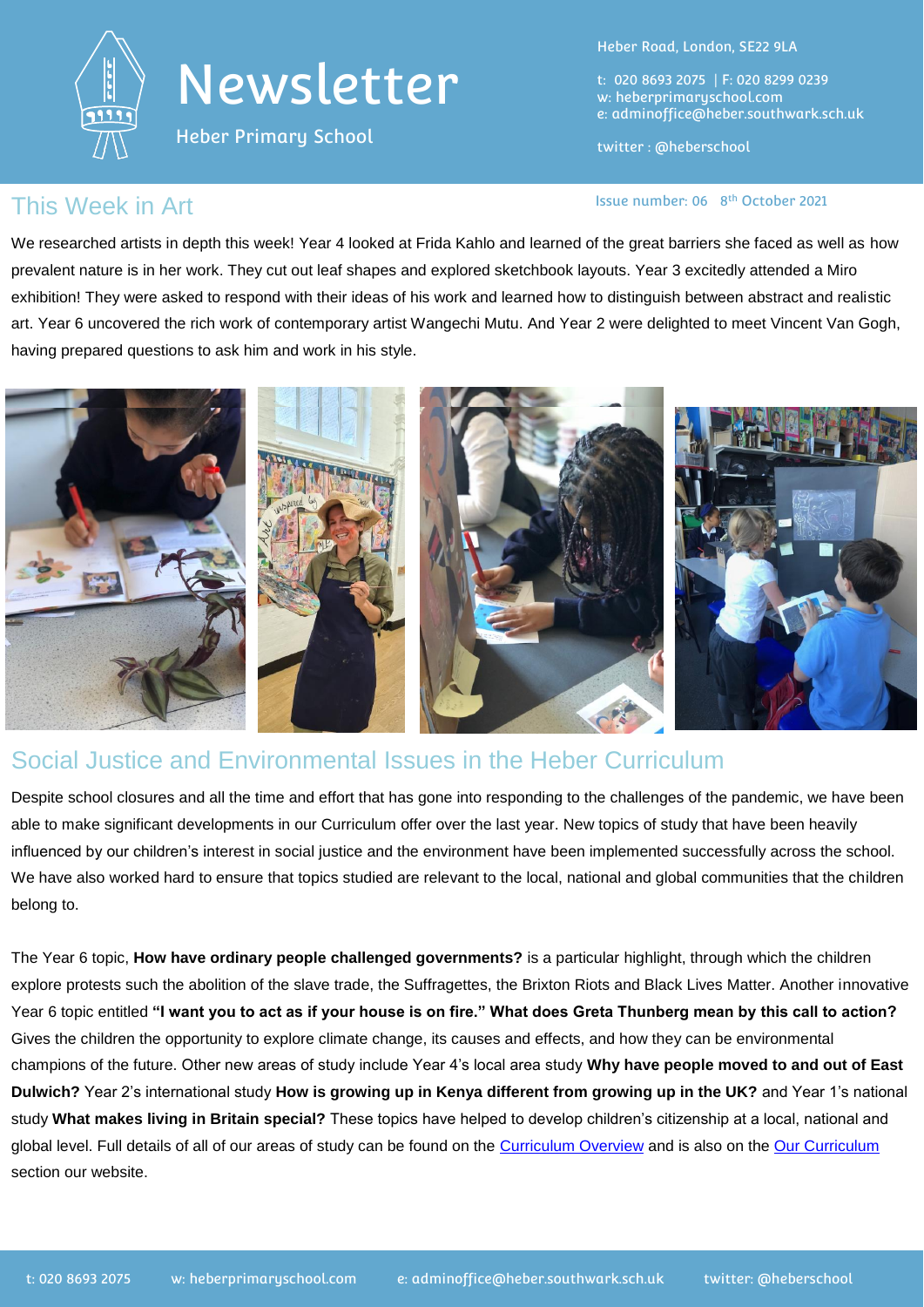

# Newsletter

Heber Primary School

Heber Road, London, SE22 9LA

t: 020 8693 2075 | F: 020 8299 0239 w: heberprimaryschool.com e: [adminoffice@heber.southwark.sch.uk](mailto:adminoffice@heber.southwark.sch.uk)

twitter : @heberschool

#### Stars of the Week

Congratulations to the following children who were chosen as the Star of the Week for demonstrating our school values this week:

Reception – Evelyn (RC) and Noa (RP) Year 1 – Lili (1DT) and Mina (1H) Year 2 – Ainhoa (2JP) and Lauron (2S) Year 3 – Amir (3KE) and Melodie (3N) Year 4 – Alice (4C) and Sophia (4N) Year 5 – Amari (5K) and Betsy (5W)

Year 6 – Nicholas (6A) and Ibrahim (6F)

### Academic Excellence Awards

This week in our Merit Assembly we celebrated the successes of a child from each class, who excelled in their learning and produced some outstanding work. Well done to the following children:

Reception – Albert (RC) and Sophia (RP) Year 1 – Ellen (1DT) and Xavier (1H) Year 2 – Florence (2JP) and Lily (2S) Year 3 – Enzo (3KE) and Arthur (3N) Year 4 – Lola (4C) and Jhinae (4N) Year 5 – Esther (5K) and Samuel (5W) Year 6 – Esme (6A) and Ayman (6F)

# Eco Committee Representatives 2021 -22

The Eco-Committee elections were held on Friday 1<sup>st</sup> October. I have been blown away by the ideas, passion and collective drive of so many of the Heber children. They have suggested some wonderful starting points for the committee on how we can help Heber and our local community be even more eco-friendly and sustainable. Ideas from building bug hotels, litter picking in the local parks to suggesting ways we can reduce, reinvent and re-use our scrap paper. Similar to the School Council, those that wanted to be this year's representative had to present their speeches to the whole year group. This was followed by a democratic vote and the children who received the majority were elected for that class.

I want to say a huge well done to all those that put themselves forward and I have no doubt that you all will contribute in your own personal way in making Heber even more eco-friendly! I really want all children to feel included, and it's very important that any child who has a real passion for all things sustainable speaks and shares their views and ideas with their eco-committee representative.

Please find below the representative/representatives for each class:

| Heber Eco Committee 2021/21 |                         |                        |
|-----------------------------|-------------------------|------------------------|
| Year 1                      | 1H: Joe                 | 1DT: Vida              |
| Year <sub>2</sub>           | 2S: Evie M              | 2JP: Jonah             |
| Year <sub>3</sub>           | 3N: George Clarke       | 3KE: Alex              |
| Year 4                      | 4N: Emily Morton        | 4C: Kaspar             |
| Year <sub>5</sub>           | 5W: Ted & Kady          | 5K: Alice & Noah/Kevin |
| Year 6                      | 6F: Anissa and Florence | 6A: Ethan              |

Congratulations to you all and I'm so excited to see what we can create this year! **Miss Walls**